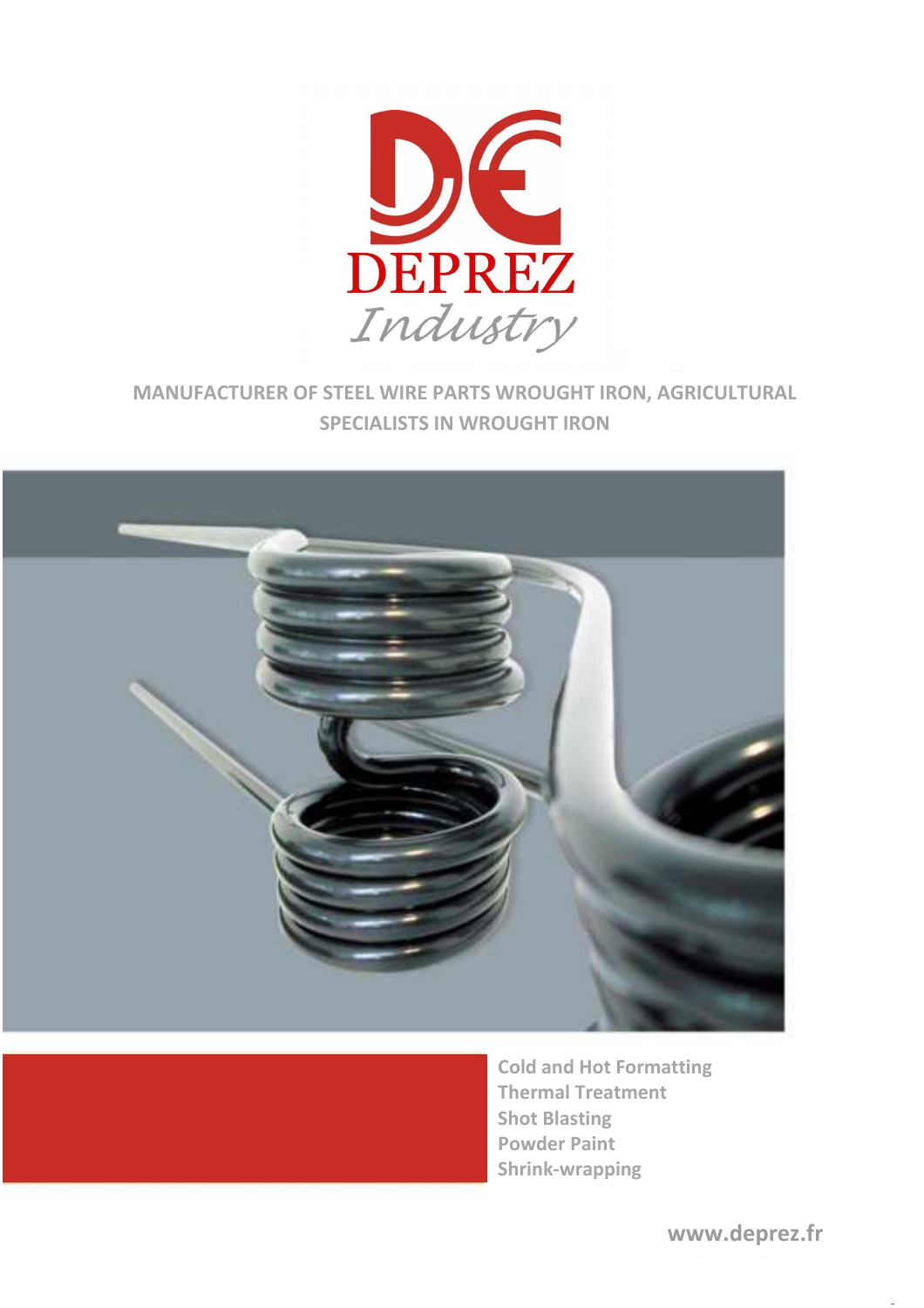# Specialists in the manufacturing of Springs





**DOUBLE WINDING SINGLE WINDING SINGLE WINDING SPRINGS** 

### **Our Activity:**  MANUFACTURER OF SPRINGS

**Founded in 1966 by Mr. Albert DEPREZ, the business specializes in the manufacturing of industrial springs for the agricultural industry machinery, as well as for construction and automobile manufacturers.** 

 **Historically, the company's main goal has been the manufacture of springs for hay-making (forks and tines) for large constructors like KUHN.** 

**Over time our production has been extended to a wide range of springs and specific parts for industry, construction and automobile manufacturers.**











**From 4 - 10 mm** 

### **Our Know-How:**  OPTIMAL QUALITY

**Specialists of steel wire working, with both hot and cold forming, DEPREZ have a veritable know-how and expertise in the endurance and strength of each piece which is manufactured.** 

**We have found a balance between wear-resistance and durability over time** 

**Forming, thermal processing, quenching and tempering, shot peening our whole team continuously works hard to provide a high-quality product, and impeccable service.**

## A reference in the world of agriculture and industry

Technical know-how for more than a half-a-century Reactive and rigourous management Qualified, multi-skilled and motivated staff Strict quality control at every stage of fabrication Response to all demands for special or traditional springs Well-maintened and modern equipment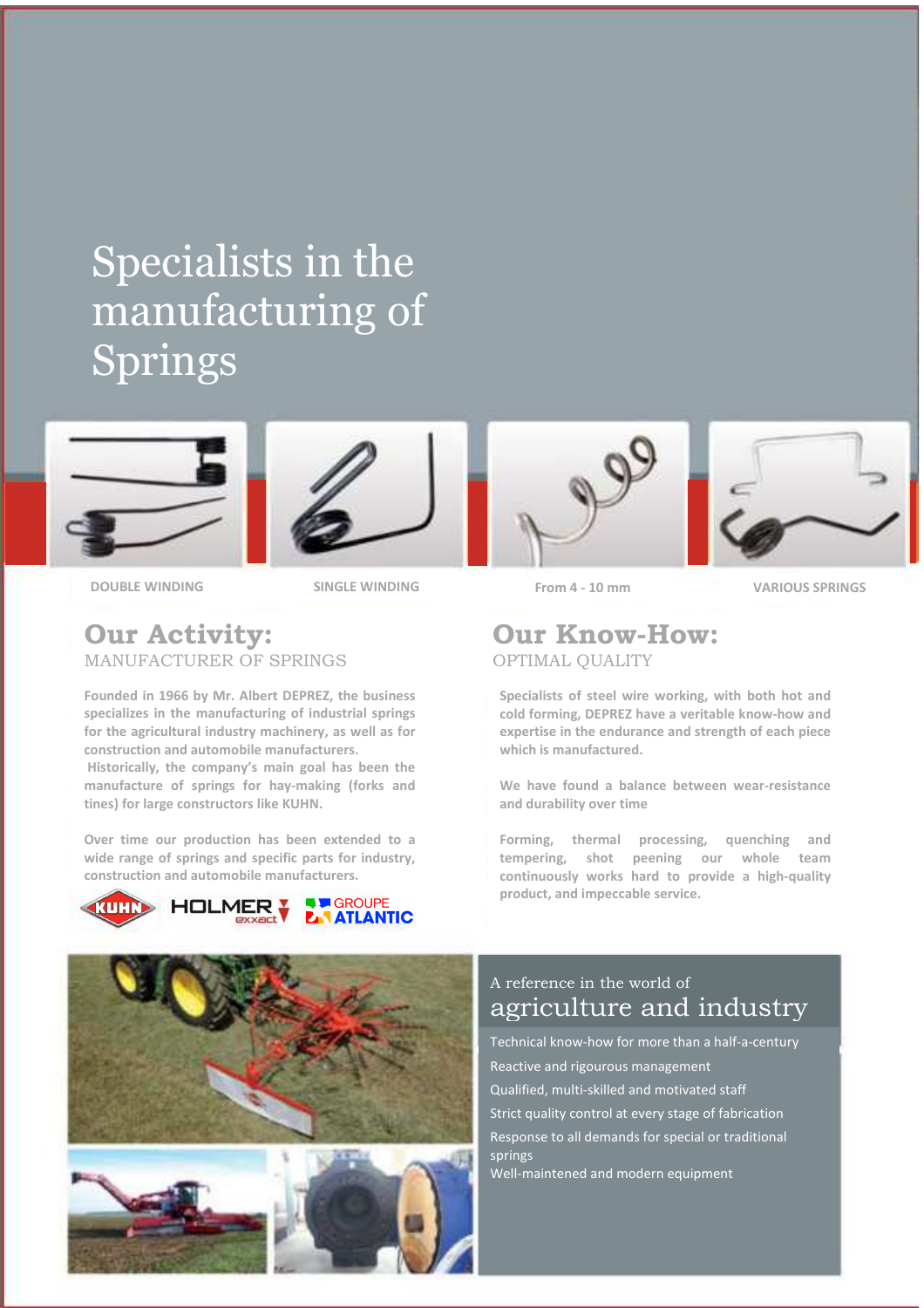

**Quenching - Tempering 18 mm Quenching - Tempering 60x10 mm Quenching - Tempering 14 mm Steel wire spring 12 mm** 



- **Hard Steel Wire From 4 – 12 mm Soft Steel Wire**
- **From 4 16 mm**
- **Galvanized Wire**
- **Refractory Steel Wire**
- **Stainless-Steel Wire**
- **Concrete Wire**

## **Different Shapes :**

- **Rods**
- **Hooks**
- **Bars**  ٠
- **Rings**  $\bullet$

All shapes and forms from the simplest to the most complex.

## **Cold Processing: Hot Processing :**

**ROUND From 12 – 25 mm** 

## **FLAT**

- **From 25 120 mm wide From 4 - 12 mm thick**
- **SQUARE From**  $\Box$  14x14 mm
	- $to$   $\Box$  20x20 mm



- Automatic and semi-automatic winding-lines
- Two centres of bending and winding C.N.